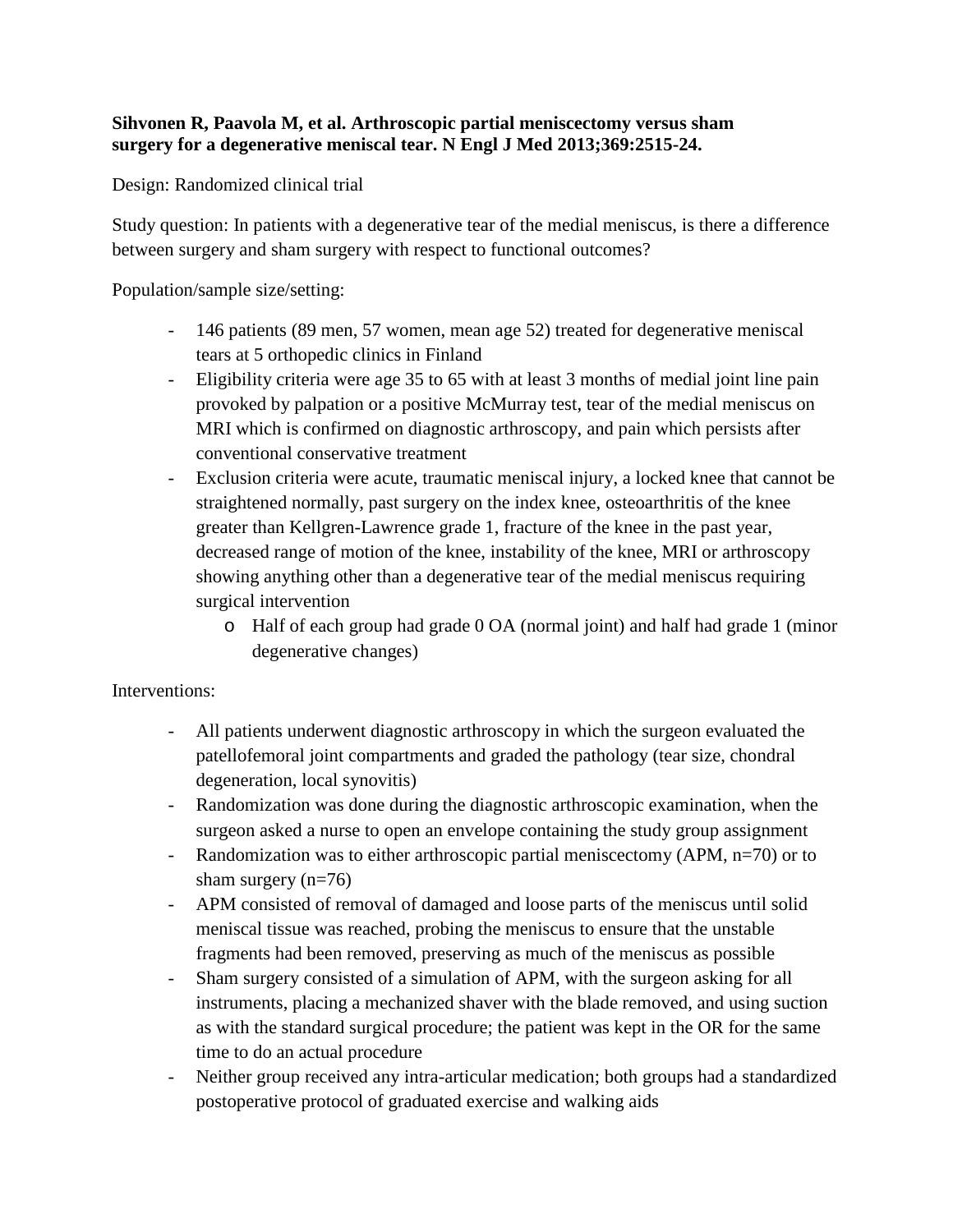## Outcomes:

- Three primary outcomes were knee pain after exercise, the Lysholm knee score, and the Western Ontario Meniscal Evaluation Tool (WOMET), all three assessed 12 months after the procedure
	- o Secondary outcomes included the knee pain and WOMET scores at 2 and 6 months after surgery, as well as a generic health-related quality of life questionnaire
	- o Four general questions were also asked 12 months after the procedure
		- Is your knee better now than before the procedure?
		- Are you satisfied with your knee at present?
		- Would you choose to have the same procedure again if you were to make the decision now?
		- Which procedure do you think you got?
- For the primary outcomes both groups had marked improvements in knee pain and in Lysholm scores and WOMET scores, but for all three outcomes, the improvements were equal in both groups
	- o For example, both groups started with Lysholm scores of about 60 on a 100 point scale, and both improved about 22 points to about 82 points
- The secondary outcomes were also very similar in both groups, with no differences in the amount of improvement at the 12 month evaluation
	- o The sham surgery and the APM groups were similarly unsuccessful in guessing which group they were in
- Two patients in the APM group had additional surgery: one had a total knee replacement because of aseptic necrosis of the medial femoral condyle; the other had a second resection of the meniscus because of recurrent symptoms
	- o 5 patients in the sham surgery group crossed over to have surgery during the study period, but these are not described

Authors' conclusions:

- In patients with a degenerative medial meniscus tear and no arthritis, arthroscopic partial meniscectomy provides no benefits over sham surgery
- These results argue against the current practice of performing APM in patients with a degenerative meniscal tear
- These results are applicable only to patients with a nontraumatic degenerative tear, since trauma was an exclusion criterion
- Longer followup would be needed to estimate the effect of APM on the later development of osteoarthritis in the affected knee

Comments: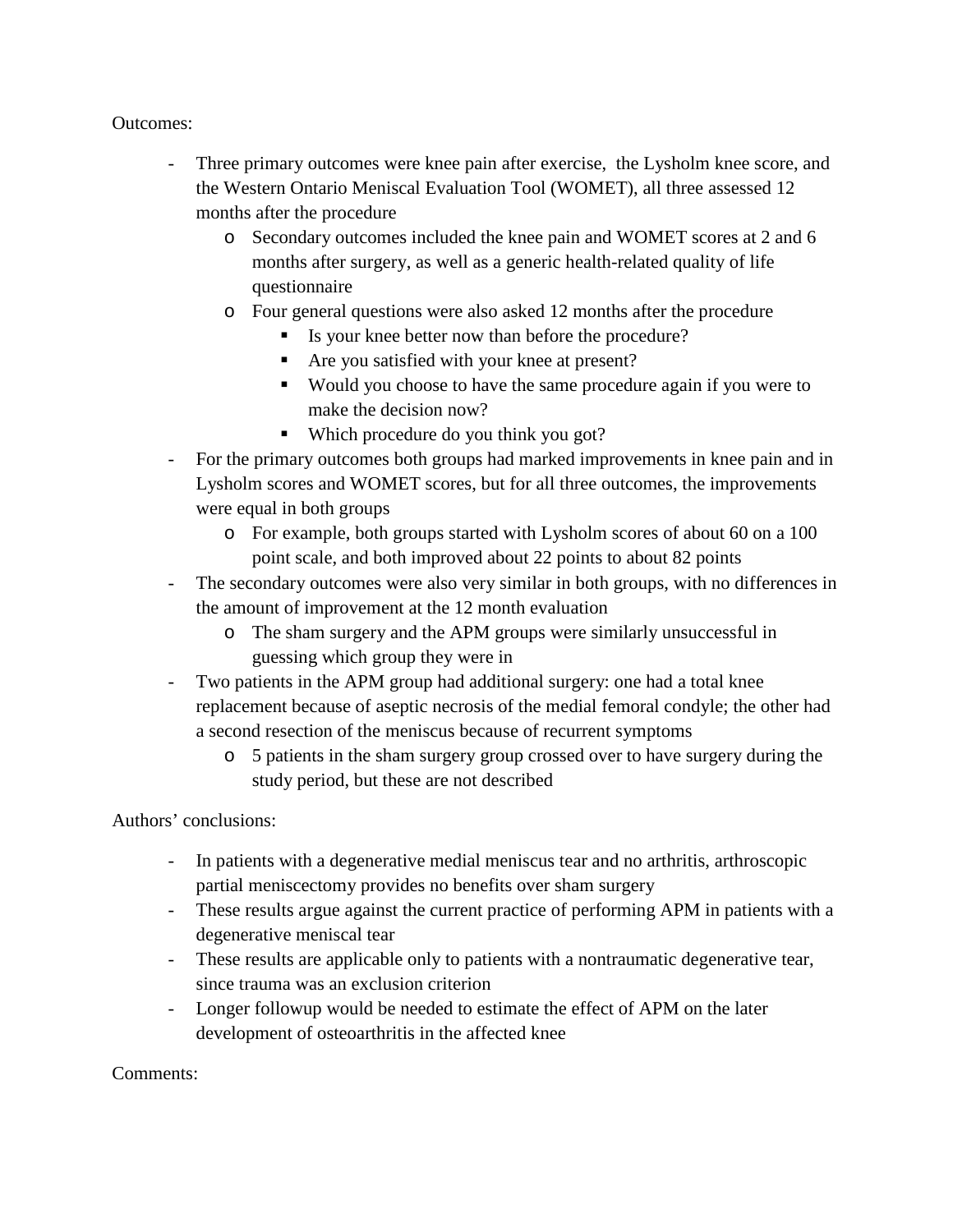- Overall a very high quality trial with control of bias at every step of the process
	- o In addition to usual blinding practices, the trial gave the study results to the writing committee, identifying the interventions as group A and group B without revealing which was APM and which was sham surgery; the codes were revealed only after the interpretation was complete
- In addition to the results applying only to patients with nontraumatic degenerative tears, they also do not apply to patients with a locked knee which cannot be straightened
	- o Although patients were excluded if they could not extend their knee due to locking, almost half had symptoms of catching or locking
- The 95% confidence intervals are not compatible with a large advantage of APM over sham surgery, since the retention of patients in the study met the requirements of the original sample size calculation
- The low rate of crossover from sham surgery to APM (7%) was much lower than the rate of crossover in the RCT of PT versus APM by Katz et al 2011 (30%); one interpretation is that the placebo effect of sham surgery is greater than the placebo effect of PT
- The authors may have gone too far in concluding that APM has no justification in the treatment of degenerative meniscal tears
	- o The sham operation was as effective as the real one; this is supported by the data
	- o Nonoperative medical management is just as good as surgery; this is not supported by the data
	- o Both groups improved greatly after their trial interventions
	- o Both groups had qualified for inclusion by reason of having failed an (undefined) course of "conventional conservative treatment"
	- o Therefore, it does not follow that the same patients would have had the same improvements if they had continued with the conservative treatment whose failure qualified them for inclusion in the study to begin with; this is a speculative inference not supported by the data
	- o Therefore, this study does not provide evidence for a conclusion that arthroscopic partial meniscectomy is worthless in this setting

Assessment: High quality study supporting good evidence that in patients with nontraumatic degenerative meniscal tears who have full knee range of motion and mild or no osteoarthritis, whose symptoms have not resolved with three months of conventional conservative treatment, both arthroscopic partial meniscectomy and a diagnostic arthroscopic intervention are followed by clinically important improvements in pain and function, and that arthroscopic meniscotomy is not superior to the diagnostic procedure which leaves the meniscus intact